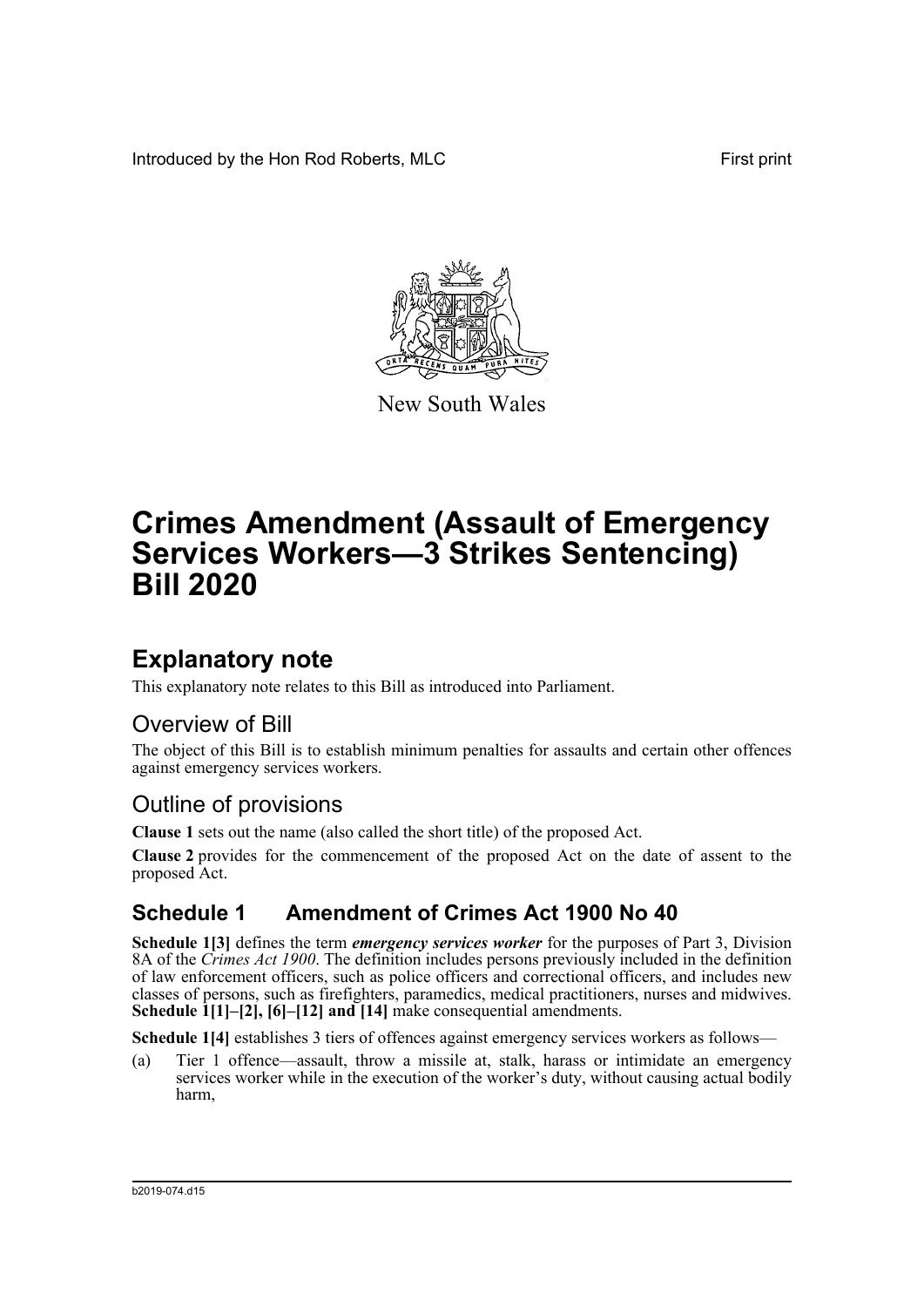- (b) Tier 2 offence—assault an emergency services worker while in the execution of the worker's duty, causing actual bodily harm,
- (c) Tier 3 offence—wound or cause grievous bodily harm to an emergency services worker while in the execution of the worker's duty, and is reckless as to causing actual bodily harm to the worker or another person.

**Schedule 1[5]** makes a consequential repeal.

**Schedule 1[13]** establishes minimum penalties for the offences against emergency services workers in Part 3, Division 8A of the *Crimes Act 1900*. The proposed sentencing scheme provides for increased minimum penalties for subsequent offences.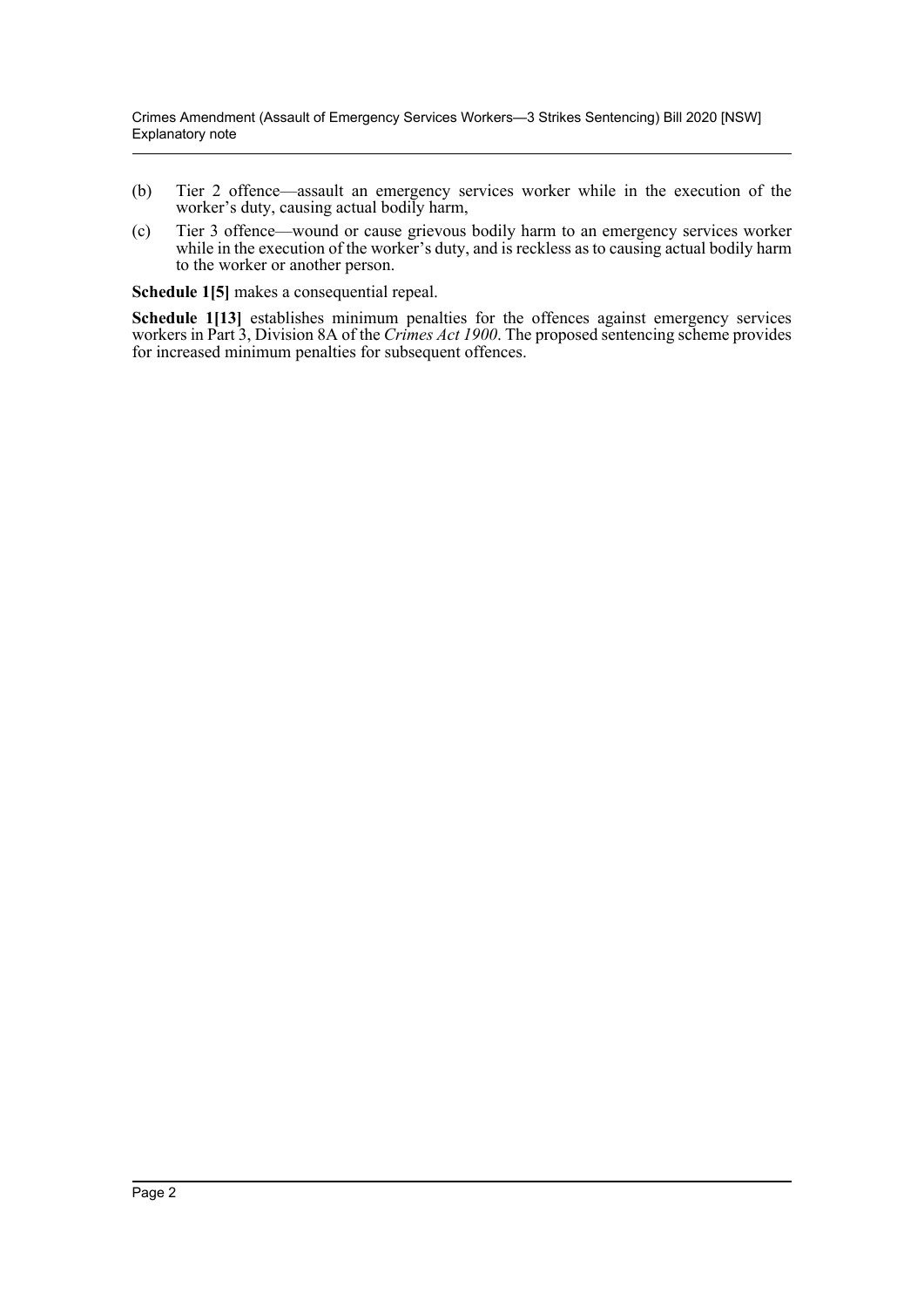Introduced by the Hon Rod Roberts, MLC First print



New South Wales

## **Crimes Amendment (Assault of Emergency Services Workers—3 Strikes Sentencing) Bill 2020**

## **Contents**

| Schedule 1 |   | <b>Amendment of Crimes Act 1900 No 40</b> |      |
|------------|---|-------------------------------------------|------|
|            |   | 2 Commencement                            |      |
|            | 1 | Name of Act                               |      |
|            |   |                                           | Page |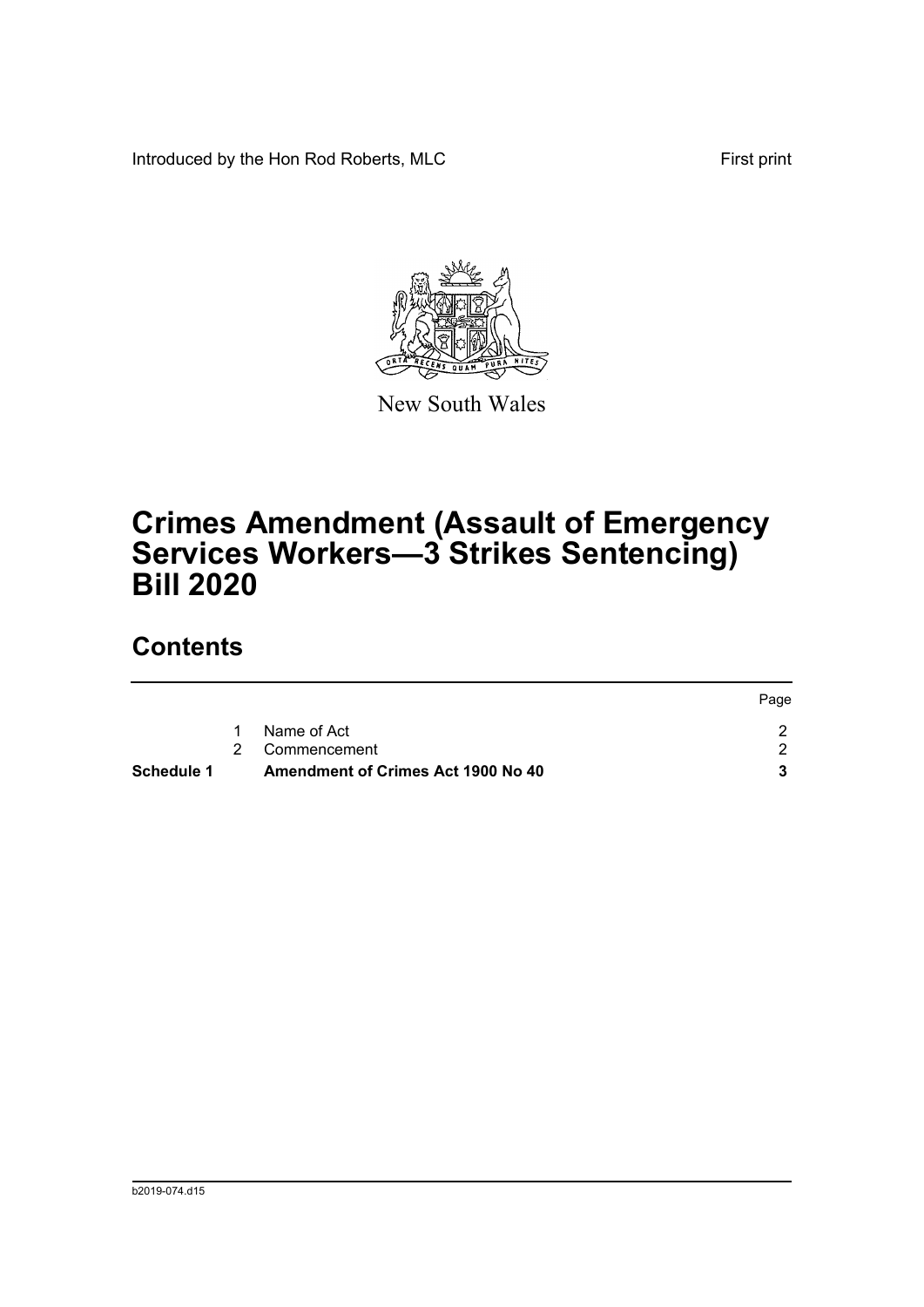

New South Wales

## **Crimes Amendment (Assault of Emergency Services Workers—3 Strikes Sentencing) Bill 2020**

No , 2020

### **A Bill for**

An Act to amend the *Crimes Act 1900* with respect to certain offences against emergency services workers.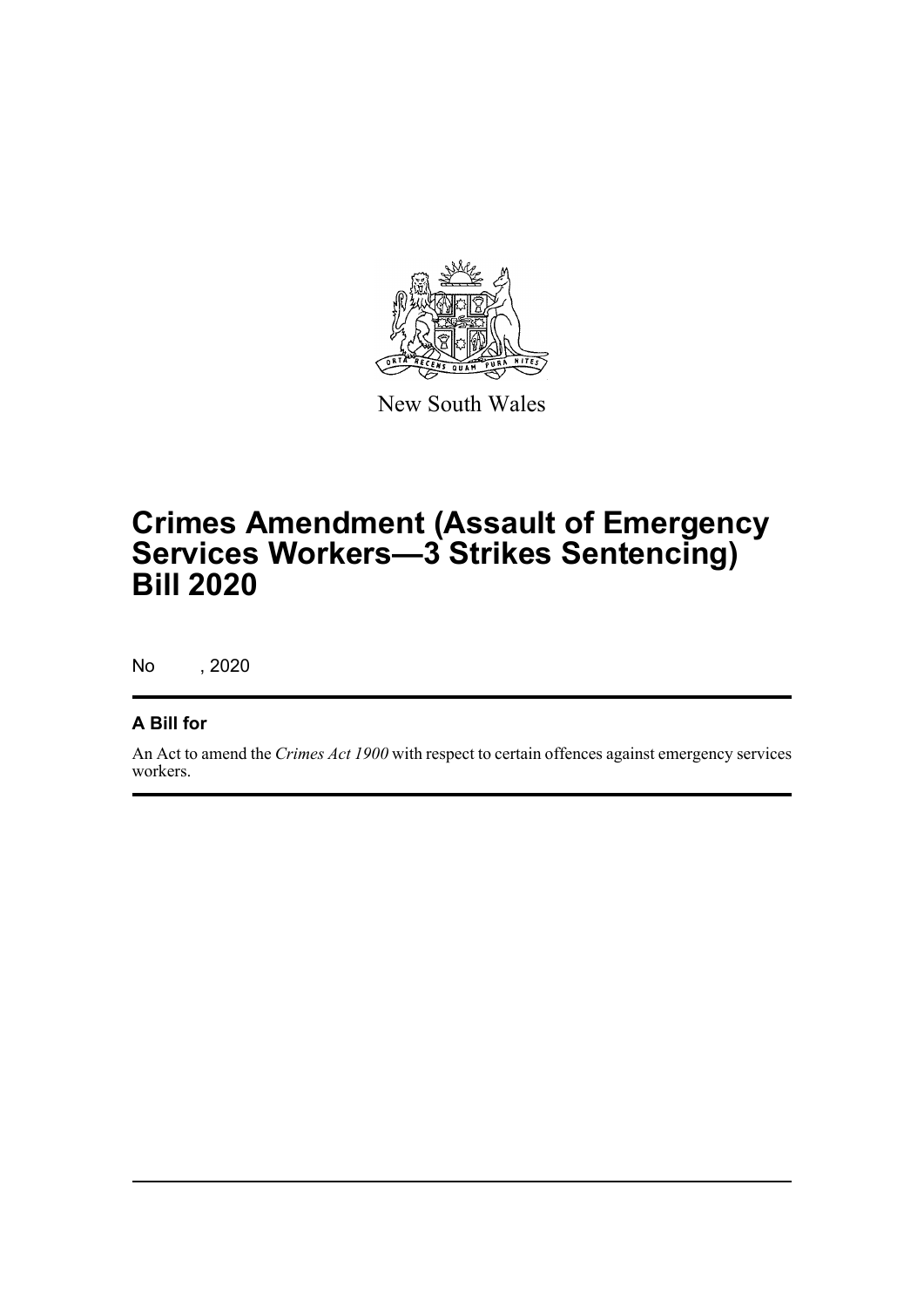Crimes Amendment (Assault of Emergency Services Workers—3 Strikes Sentencing) Bill 2020 [NSW]

<span id="page-4-1"></span><span id="page-4-0"></span>

| The Legislature of New South Wales enacts—                                                                 |        |
|------------------------------------------------------------------------------------------------------------|--------|
| Name of Act                                                                                                | 2      |
| This Act is the Crimes Amendment (Assault of Emergency Services Workers—3<br>Strikes Sentencing) Act 2020. | 3<br>4 |
| <b>Commencement</b>                                                                                        | 5      |
| This Act commences on the date of assent to this Act.                                                      | 6      |
|                                                                                                            |        |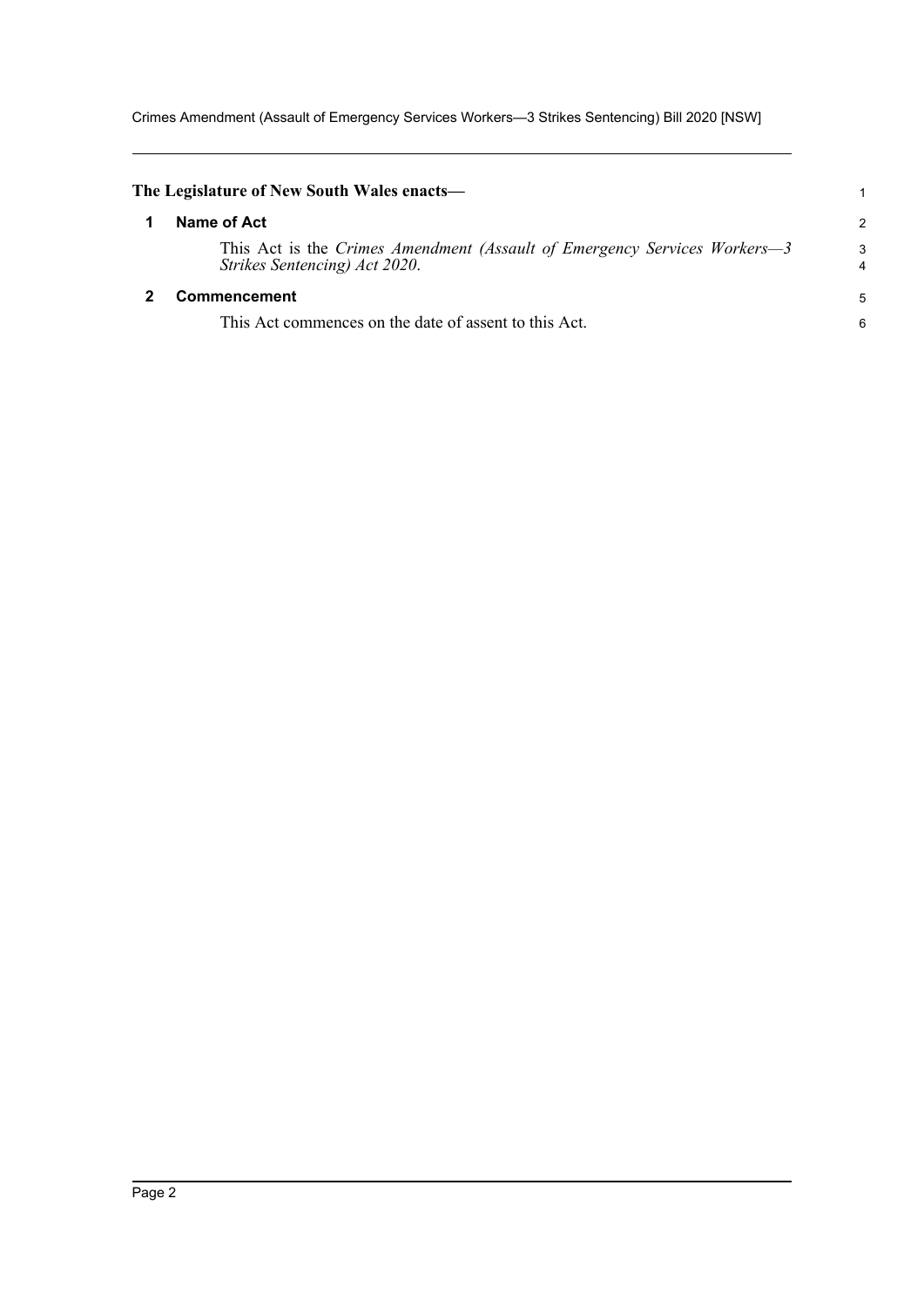Crimes Amendment (Assault of Emergency Services Workers—3 Strikes Sentencing) Bill 2020 [NSW] Schedule 1 Amendment of Crimes Act 1900 No 40

<span id="page-5-0"></span>

|                  | Schedule 1                                                                |                                                          | <b>Amendment of Crimes Act 1900 No 40</b>                                                                                                                                                                                                           | 1                    |
|------------------|---------------------------------------------------------------------------|----------------------------------------------------------|-----------------------------------------------------------------------------------------------------------------------------------------------------------------------------------------------------------------------------------------------------|----------------------|
| [1]              |                                                                           |                                                          | Part 3, Division 8A, heading                                                                                                                                                                                                                        | $\overline{2}$       |
|                  |                                                                           |                                                          | Omit "and other law enforcement officers".                                                                                                                                                                                                          | 3                    |
|                  |                                                                           |                                                          | Insert instead "and other emergency services workers".                                                                                                                                                                                              | 4                    |
| [2]              |                                                                           |                                                          | Section 60AA, heading                                                                                                                                                                                                                               | 5                    |
|                  |                                                                           |                                                          | Omit the heading. Insert instead—                                                                                                                                                                                                                   | 6                    |
|                  | 60AA Meaning of "emergency services worker" and "law enforcement officer" |                                                          |                                                                                                                                                                                                                                                     | $\overline{7}$       |
| $\left[3\right]$ | Section 60AA, definition of "emergency services worker"                   |                                                          |                                                                                                                                                                                                                                                     | 8                    |
|                  |                                                                           | Insert before the definition of law enforcement officer— |                                                                                                                                                                                                                                                     |                      |
|                  |                                                                           |                                                          | emergency services worker means-                                                                                                                                                                                                                    | 10                   |
|                  |                                                                           |                                                          | a law enforcement officer, or<br>(a)                                                                                                                                                                                                                | 11                   |
|                  |                                                                           |                                                          | a member of a fire brigade under the <i>Rural Fires Act 1997</i> or the <i>Fire</i><br>(b)<br>and Rescue NSW Act 1989 or of another official firefighting unit,<br>including a unit from outside the State, or                                      | 12<br>13<br>14       |
|                  |                                                                           |                                                          | a paramedic, or<br>(c)                                                                                                                                                                                                                              | 15                   |
|                  |                                                                           |                                                          | (d)<br>a medical practitioner, nurse or midwife, or                                                                                                                                                                                                 | 16                   |
|                  |                                                                           |                                                          | a class of emergency services worker prescribed by the regulations.<br>(e)                                                                                                                                                                          | 17                   |
| [4]              |                                                                           | <b>Section 60</b>                                        |                                                                                                                                                                                                                                                     | 18                   |
|                  | Omit the section. Insert instead—                                         |                                                          |                                                                                                                                                                                                                                                     | 19                   |
|                  | 60                                                                        |                                                          | Assault and other actions against emergency services workers                                                                                                                                                                                        | 20                   |
|                  |                                                                           | (1)                                                      | <b>Tier 1 offence</b>                                                                                                                                                                                                                               | 21                   |
|                  |                                                                           |                                                          | A person who assaults, throws a missile at, stalks, harasses or intimidates an<br>emergency services worker while in the execution of the worker's duty,<br>although no actual bodily harm is occasioned to the worker, is guilty of an<br>offence. | 22<br>23<br>24<br>25 |
|                  |                                                                           |                                                          | Maximum penalty-                                                                                                                                                                                                                                    | 26                   |
|                  |                                                                           |                                                          | if the offence occurred during a public disorder—7 years imprisonment,<br>(a)<br><b>or</b>                                                                                                                                                          | 27<br>28             |
|                  |                                                                           |                                                          | otherwise-5 years imprisonment.<br>(b)                                                                                                                                                                                                              | 29                   |
|                  |                                                                           | (2)                                                      | <b>Tier 2 offence</b>                                                                                                                                                                                                                               | 30                   |
|                  |                                                                           |                                                          | A person who assaults an emergency services worker while in the execution<br>of the worker's duty, and by the assault occasions actual bodily harm, is guilty<br>of an offence.                                                                     | 31<br>32<br>33       |
|                  |                                                                           |                                                          | Maximum penalty-                                                                                                                                                                                                                                    | 34                   |
|                  |                                                                           |                                                          | if the offence occurred during a public disorder—9 years imprisonment,<br>(a)<br>or                                                                                                                                                                 | 35<br>36             |
|                  |                                                                           |                                                          | otherwise—7 years imprisonment.<br>(b)                                                                                                                                                                                                              | 37                   |
|                  |                                                                           | (3)                                                      | <b>Tier 3 offence</b>                                                                                                                                                                                                                               | 38                   |
|                  |                                                                           |                                                          | A person who by any means—                                                                                                                                                                                                                          | 39                   |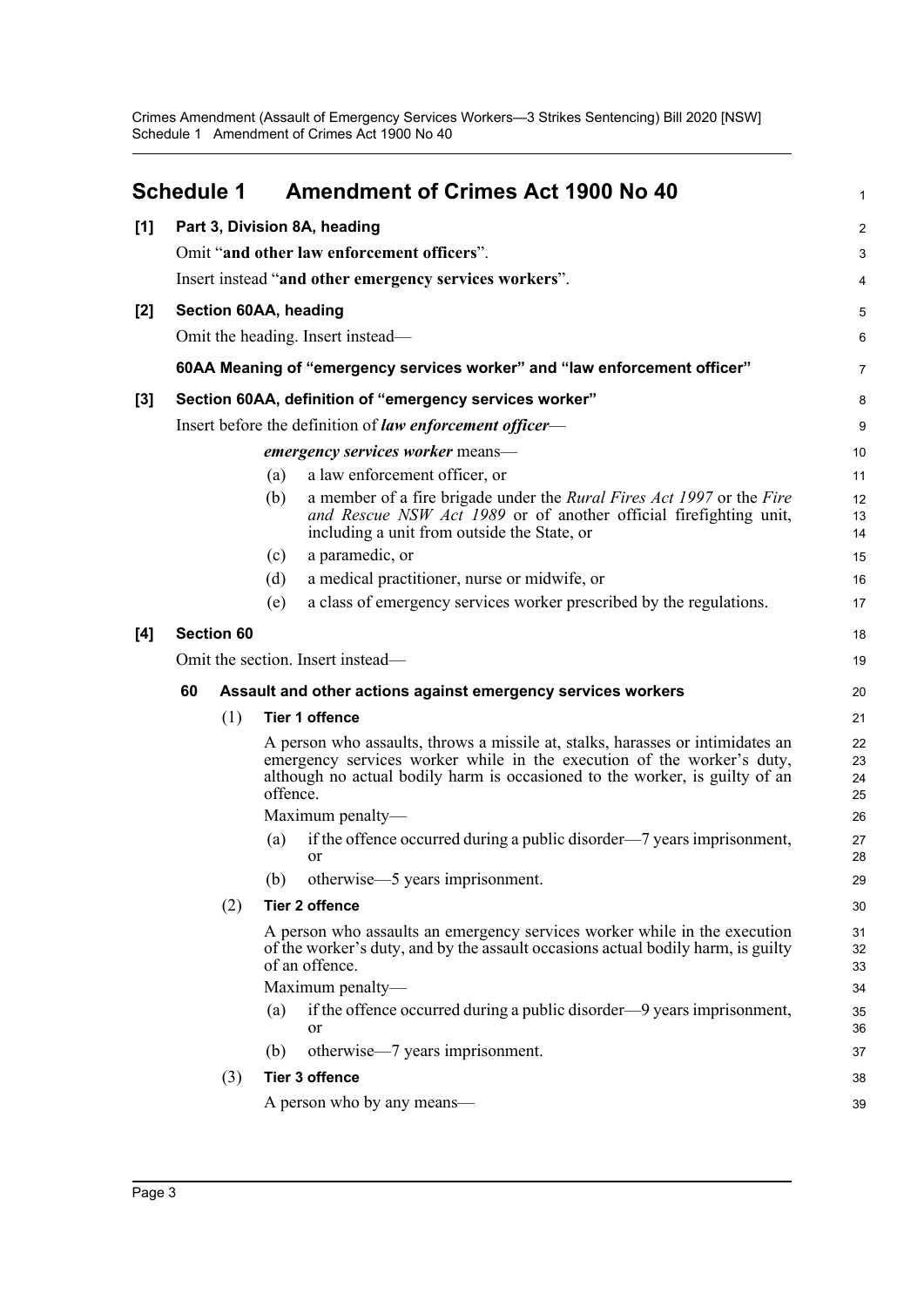|        | wounds or causes grievous bodily harm to an emergency services<br>(a)<br>worker while in the execution of the worker's duty, and                                                                                                                      | 1<br>$\overline{a}$ |
|--------|-------------------------------------------------------------------------------------------------------------------------------------------------------------------------------------------------------------------------------------------------------|---------------------|
|        | is reckless as to causing actual bodily harm to that worker or any other<br>(b)<br>person,                                                                                                                                                            | 3<br>4              |
|        | is guilty of an offence.                                                                                                                                                                                                                              | 5                   |
|        | Maximum penalty-                                                                                                                                                                                                                                      | 6                   |
|        | if the offence occurred during a public disorder-14 years<br>(a)<br>imprisonment, or                                                                                                                                                                  | 7<br>8              |
|        | otherwise—12 years imprisonment.<br>(b)                                                                                                                                                                                                               | 9                   |
|        | For the purposes of this section, an action is taken to be carried out in relation<br>(4)<br>to an emergency services worker while in the execution of the worker's duty,<br>even though the worker is not on duty at the time, if it is carried out— | 10<br>11<br>12      |
|        | as a consequence of, or in retaliation for, actions undertaken by that<br>(a)<br>emergency services worker in the execution of the worker's duty, or                                                                                                  | 13<br>14            |
|        | because the worker is an emergency services worker.<br>(b)                                                                                                                                                                                            | 15                  |
| [5]    | Section 60A Assault and other actions against law enforcement officers (other than<br>police officers)                                                                                                                                                | 16<br>17            |
|        | Omit the section.                                                                                                                                                                                                                                     | 18                  |
| [6]    | Section 60B, heading                                                                                                                                                                                                                                  | 19                  |
|        | Omit "law enforcement officers". Insert instead "emergency services workers".                                                                                                                                                                         | 20                  |
| $[7]$  | Section 60B(1), (2) and (3)                                                                                                                                                                                                                           | 21                  |
|        | Omit "a law enforcement officer" wherever occurring.                                                                                                                                                                                                  | 22                  |
|        | Insert instead "an emergency services worker".                                                                                                                                                                                                        | 23                  |
| [8]    | Section 60B(1), (2) and (5)                                                                                                                                                                                                                           | 24                  |
|        | Omit "the law enforcement officer" wherever occurring.                                                                                                                                                                                                | 25                  |
|        | Insert instead "the emergency services worker".                                                                                                                                                                                                       | 26                  |
| [9]    | Section $60B(1)(a)$ and $(2)(a)$                                                                                                                                                                                                                      | 27                  |
|        | Omit "the officer's" wherever occurring. Insert instead "the worker's".                                                                                                                                                                               | 28                  |
| [10]   | Section 60B(2) and (3)                                                                                                                                                                                                                                | 29                  |
|        | Omit "the officer" wherever occurring. Insert instead "the worker".                                                                                                                                                                                   | 30                  |
| $[11]$ | Section 60C, heading                                                                                                                                                                                                                                  | 31                  |
|        | Omit "law enforcement officers". Insert instead "emergency services workers".                                                                                                                                                                         | 32                  |
| [12]   | <b>Section 60C</b>                                                                                                                                                                                                                                    | 33                  |
|        | Omit "a law enforcement officer", "the officer", "the law enforcement officer" and<br>"officer's" wherever occurring.                                                                                                                                 | 34<br>35            |
|        | Insert instead "an emergency services worker", "the worker", "the emergency services<br>worker" and "worker's", respectively.                                                                                                                         | 36<br>37            |
| [13]   | <b>Section 60CA</b>                                                                                                                                                                                                                                   | 38                  |
|        | Insert after section 60C-                                                                                                                                                                                                                             | 39                  |
|        |                                                                                                                                                                                                                                                       |                     |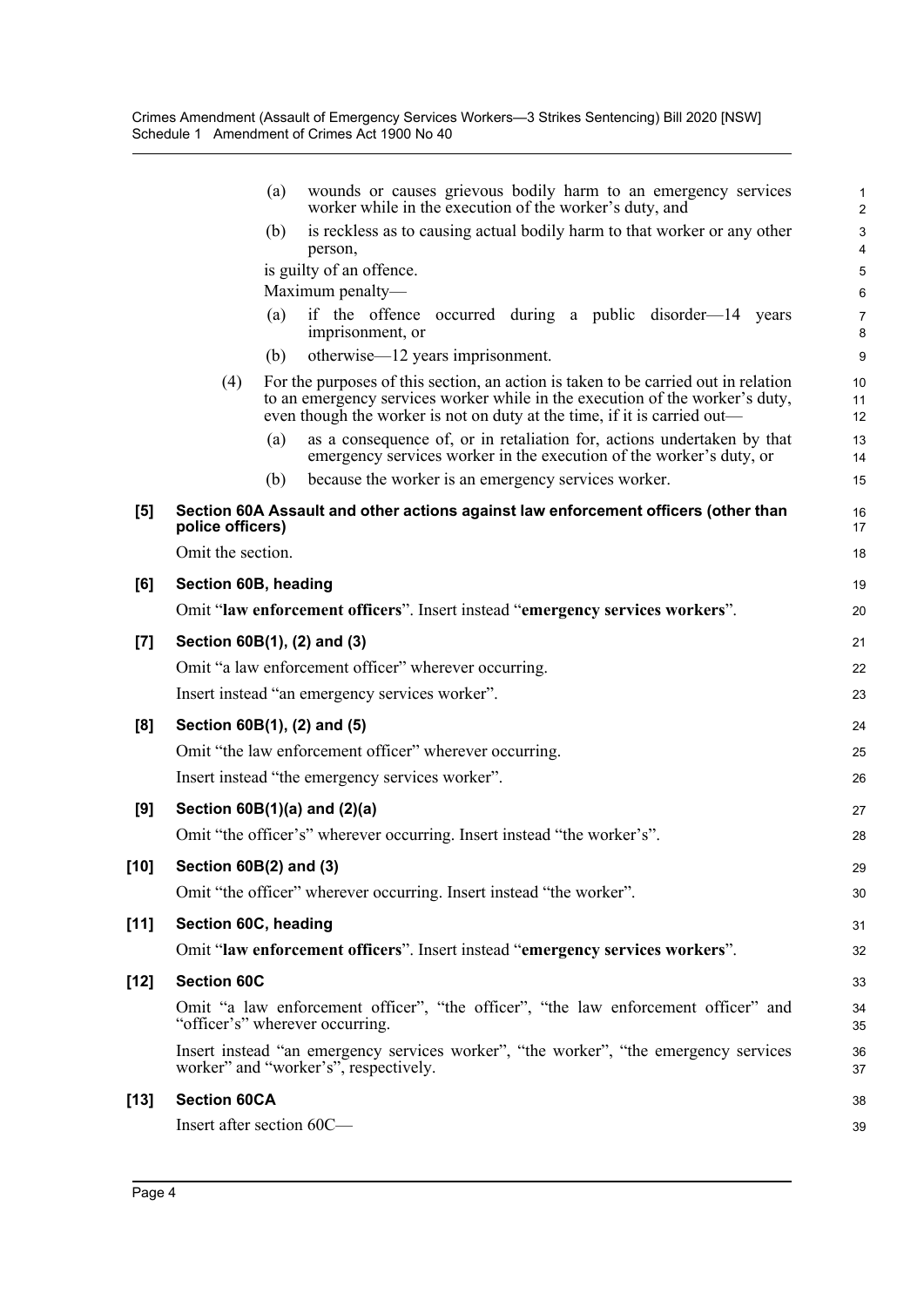Crimes Amendment (Assault of Emergency Services Workers—3 Strikes Sentencing) Bill 2020 [NSW] Schedule 1 Amendment of Crimes Act 1900 No 40

#### **60CA Mandatory minimum sentences for offences in this Division—3 strikes sentencing**

#### (1) **Section 60 offences**

The court is required to impose a sentence on a person guilty of an offence under section  $60$  that is not less than the following-

#### (a) **Tier 1 offence**

in relation to an offence against section  $60(1)$ —

(i) for a second offence against section 60—a period of imprisonment to be served by way of intensive correction in the community, or

(ii) for a third or subsequent offence against section 60—3 months imprisonment,

(b) **Tier 2 offence**

in relation to an offence against section  $60(2)$ —

- (i) for a second offence against section 60—a period of imprisonment to be served by way of intensive correction in the community, or
- (ii) for a third or subsequent offence against section 60—6 months imprisonment,

#### (c) **Tier 3 offence**

in relation to an offence against section  $60(3)$ —

- (i) for a first offence against section 60—a period of imprisonment to be served by way of intensive correction in the community, or
- (ii) for a second offence against section 60—6 months imprisonment, or
- (iii) for a third or subsequent offence against section  $60-12$  months imprisonment.

#### (2) **Section 60B offences**

The court is required to impose a sentence on a person guilty of an offence under section  $60B(1)$  or (2) that is not less than the following-

- (a) for a second offence against section 60B—a period of imprisonment to be served by way of intensive correction in the community,
- (b) for a third or subsequent offence against section 60B—3 months imprisonment.

#### (3) **Section 60C offences**

The court is required to impose a sentence on a person guilty of an offence under section 60C that is not less than the following—

- (a) for a second offence against section 60C—a period of imprisonment to be served by way of intensive correction in the community,
- (b) for a third or subsequent offence against section 60C—3 months imprisonment.

#### (4) **Multiple offences in same circumstances**

If a person is convicted of 2 or more offences against a section in this Division in the same proceedings and the court is satisfied that the offences arose out of the same set of circumstances, the court may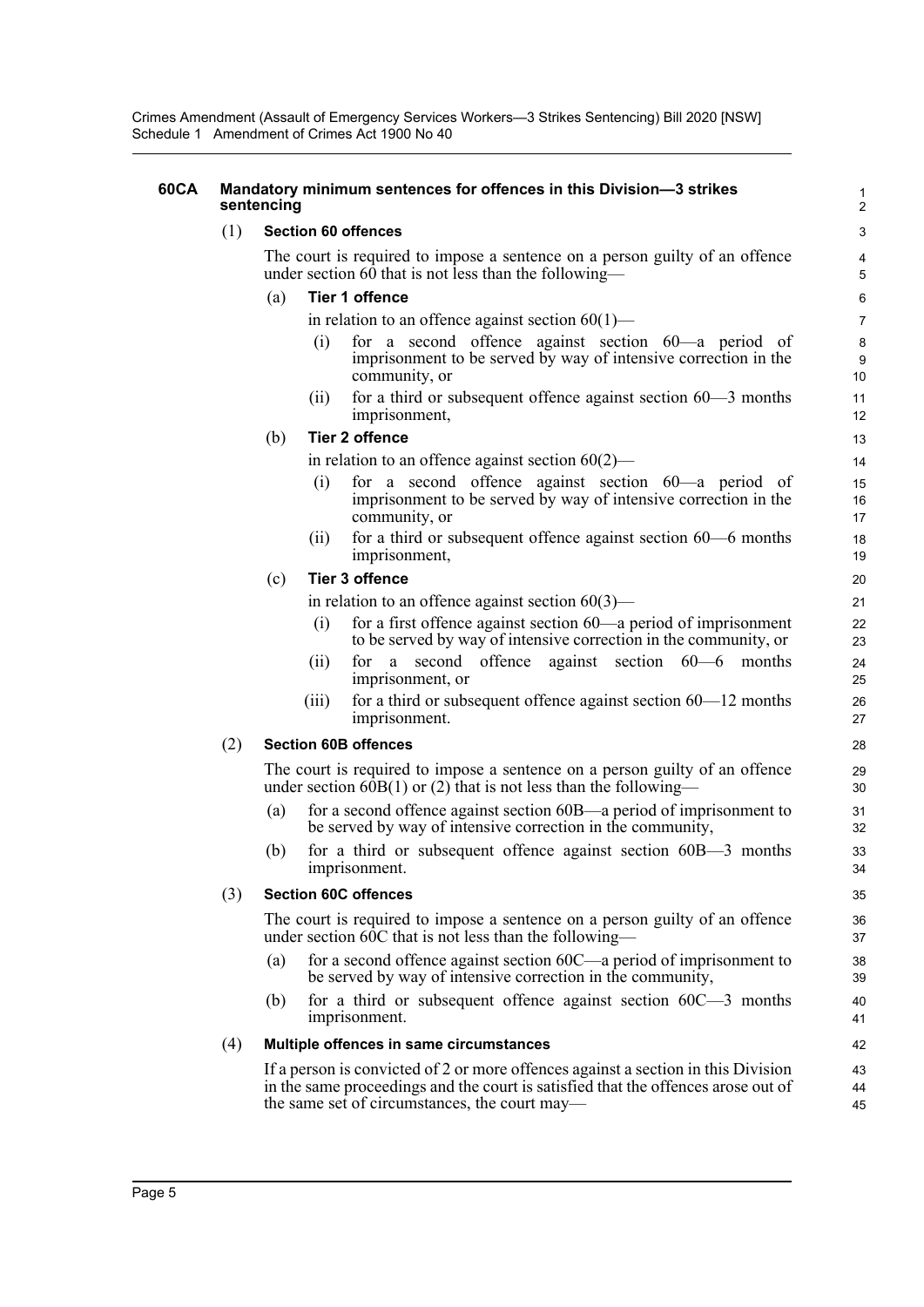(a) declare that the convictions are taken to have occurred simultaneously, or

(b) for the purposes of imposing a sentence under this section, treat all those convictions as a first, second, third or subsequent offence, accordingly.

**Note.** For example, if a person has previously been convicted of an offence against section 60 and later is convicted of 3 offences against that section all arising out of the same circumstances, the court may declare that those 3 convictions are taken to have occurred simultaneously and treat those convictions as second offences for the purposes of this section.

(5) If a person is convicted of an offence against a section in this Division, and the person had previously been convicted of 2 or more offences against the section that were dealt with under subsection (4), the court is to have regard to the earlier court's declaration and sentence the person accordingly.

**Note.** For example, if a sentencing court had previously declared under subsection (4) that a person's 3 convictions were taken to have occurred simultaneously and the person's convictions were all treated as first offences, a court sentencing that person for a later different offence is to treat that later conviction as a second offence.

#### (6) **Miscellaneous**

If this section requires a person to be sentenced to a period of imprisonment, other than a period to be served by way of intensive correction in the community, nothing in section 21 or any other provision of the *Crimes (Sentencing Procedure) Act 1999* or in any other Act or law authorises a court to impose an intensive correction order, a lesser or no sentence or to impose a lesser non-parole period.

- (7) Nothing in this section, apart from subsection (6), affects the provisions of the *Crimes (Sentencing Procedure) Act 1999* or another Act or law relating to the sentencing of offenders.
- (8) Nothing in this section affects the prerogative of mercy.
- (9) In determining whether an offence is a second or subsequent offence, the following are not to be considered—
	- (a) an offence occurring before the commencement of this section,
	- (b) an offence against an emergency services worker of a class prescribed for the purposes of section 60AA if, at the time of the offence, the class was not prescribed.
- (10) Despite section 55(1) of the *Crimes (Sentencing Procedure) Act 1999*, a sentence required to be imposed on an offender under this section is not to be served concurrently with another sentence of imprisonment.

(11) In this section *intensive correction order* has the same meaning as in the *Crimes (Sentencing Procedure) Act 1999*.